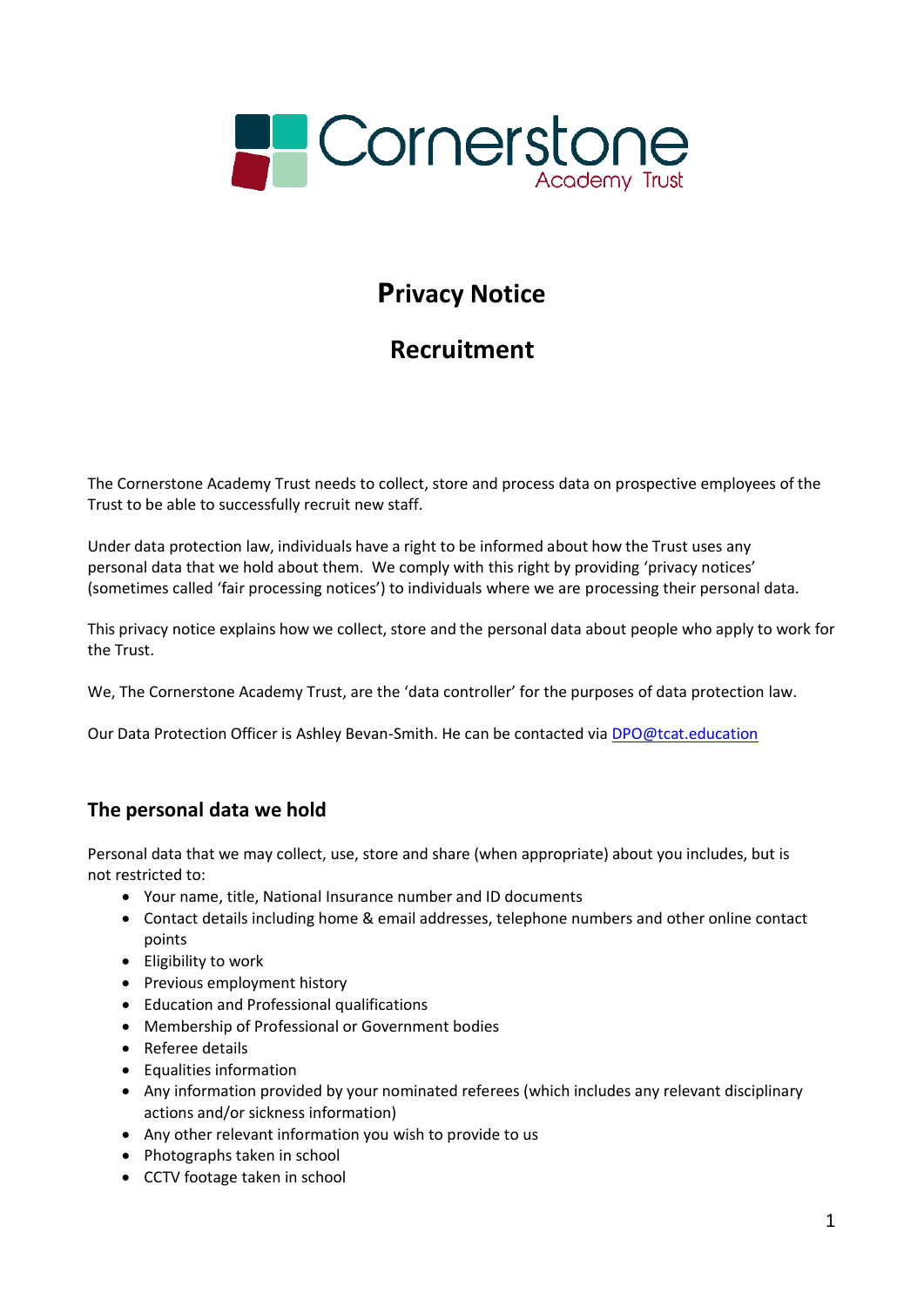#### **Why we use this data**

We process data relating to applicants to assess your suitability for the vacancy and to monitor workplace equality.

### **Our lawful basis for using this data**

We only collect and use personal information about you when the law allows us to. We are conforming to the following legal bases:

- **Article 6 (1) b of UK (GDPR)**: to take the necessary steps to enter into an employment contract
- Some information we process will be Special Category data under **Article 9**.

Less commonly, we may also use personal information about you where:

- You have given us consent to use it in a certain way
- We need to protect your vital interests (or someone else's interests) eg in a life or death situation
- We have legitimate interests in processing the data eg where processing is necessary for the performance of a task carried out in the public interest or in the exercise of official authority vested in the controller as a publically funded education establishment.

Where you have provided us with consent to use your data, you may withdraw this consent at anytime.

We will make this clear when requesting your consent and explain how you go about withdrawing consent if you wish to do so.

## **Collecting this information**

Much of the information we process will be obtained directly from your application form. However, we may need to collect data about you from, but not necessarily limited to, the following organisations:

- Your nominated referees
- The Disclosure and Barring Service
- The Local Authority

#### **How we store this data**

Data stored in paper format is kept in securely and is accessible only by the appropriate administrative staff and managers who have a legitimate need to access your data.

Data in electronic format is kept in a secure area on the Trust systems.

If your job application is successful your information will be kept in your personnel file and kept in accordance with other HR retention rules.

Once your involvement in the Trust has ended, we will retain this file and delete the information in it in accordance with our record retention schedule/records management policy.

If your job application is unsuccessful your information will be kept for six months.

### **Data sharing**

We do not share information about you with any third party without your consent unless the law and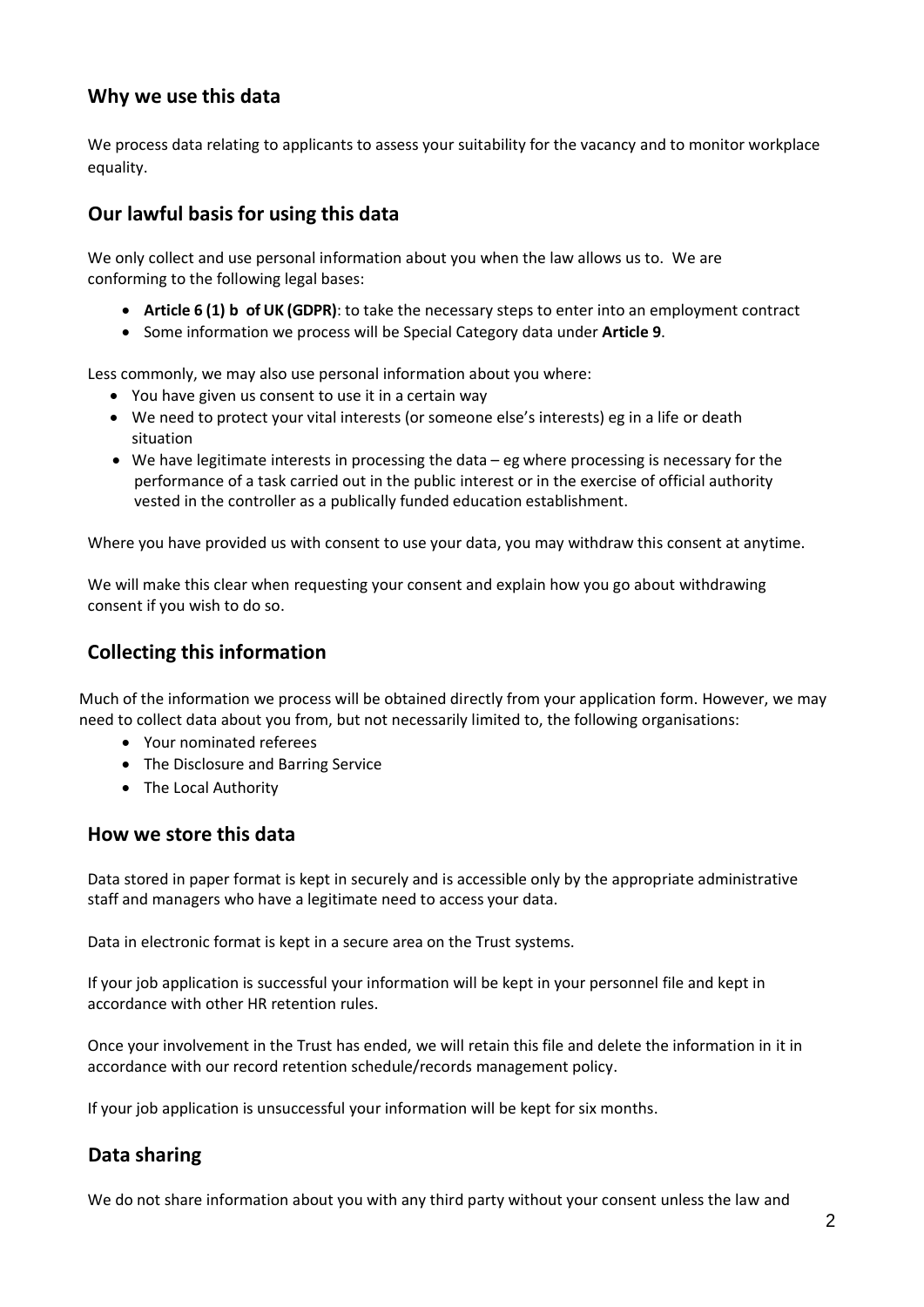our policies allow us to do so.

Usually we will keep your personal data within the Trust but in some instances may be required to disclose your personal data to:

- Third party assessment and recruitment providers (to facilitate your application and suitability for a role)
- The Local Authority (who may assist the school with the recruitment process)
- Our Trustees and Members and the Trustee Board.

Sometimes your application may need to be submitted to an assessment panel. These panels could include individuals from other organisations. We will tell you if this is the case.

#### **Transferring data internationally**

Where we transfer personal data to a country or territory outside the European Economic Area, we will do so in accordance with data protection law.

## **Your rights**

#### **How to access personal information we hold about you.**

Individuals have a right to make a **Subject Access Request (SAR)** to gain access to personal information that the school holds about them.

If you make a SAR, and if we do hold information about you, we will:

- Give you a description of the information
- Tell you why we are holding and processing it, and how long we will keep it for
- Explain where we got it from, if not from you
- Tell you who it has been, or will be, shared with
- Let you know whether any automated decision-making is being applied to the data, and any consequences of this
- Give you a copy of the information in an intelligible form

You may also have the right for your personal information to be transmitted electronically to another organisation in certain circumstances.

If you would like to make a request, please contact our data protection officer, [Ashley Bevan-Smith](mailto:DPO@tcat.education)

#### **Your** other rights regarding your data

Under data protection law, individuals have certain rights regarding how their personal data is used and kept safe. You have the right to:

- Object to the use of your personal data if it would cause, or is causing, damage or distress
- Prevent your data being used to send direct marketing
- Object to the use of your personal data for decisions being taken by automated means (by a computer or machine, rather than by a person)
- In certain circumstances, have inaccurate personal data corrected, deleted or destroyed, or restrict processing
- Claim compensation for damages caused by a breach of the data protection regulations

To exercise any of these rights, please contact our data protection officer, [Ashley Bevan-Smith](mailto:DPO@tcat.education)

### **Complaints**

We take any complaints about our collection and use of personal information very seriously.